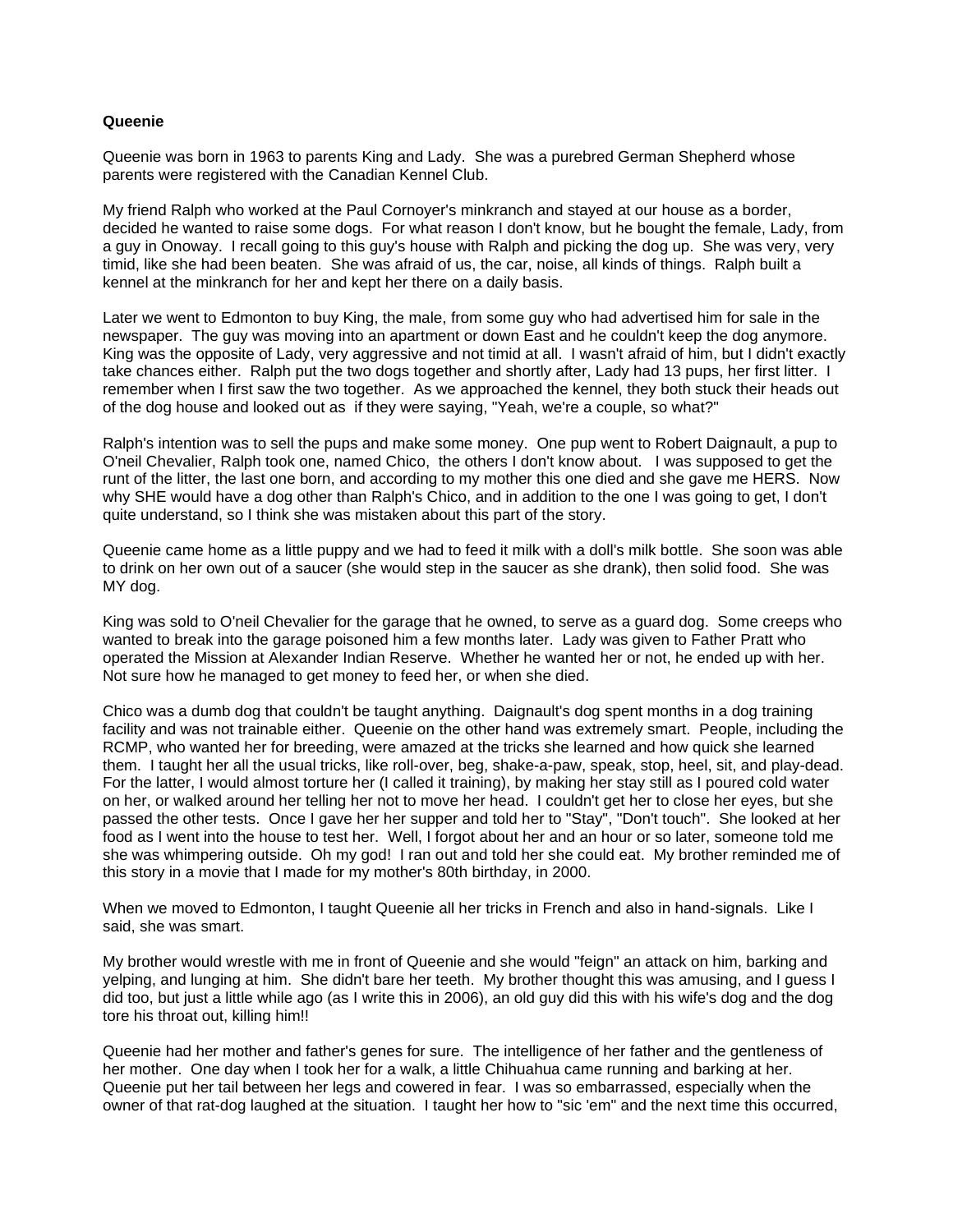she went on the aggressive and chased anything I told her to, including the rat-dog. I would say "sic 'em" to her when I saw mice and she would chase them until she got them and killed them.

I buried her ball, her favourite toy, in the garden one time and made her dig for it. She was digging in the potatoes, and I was harvesting them as she shot them out between her back legs, looking for her ball. When Ralph and I would play catch with a baseball, Queenie would go nuts and I had to untie her, knowing that if she got the ball, it would soon be covered with slobber. This happened whenever one of us dropped the ball. Queenie was right there and would grab it and run back to her house where she put the ball in her water-pail. She would run back and forth relentlessly between the two of us, trying to get this ball. There were times we had to stop because I thought she would have a heart-attack. As I approached her at the water pail, she would pick the ball up, rather than give it back or take the drink she really wanted and needed. She loved to fetch and would fetch anything, but the ball was always the best.

I took her with me when I was working night shift at Dow Chemical in Fort Saskatchewan. I worked alone in the Water Treatment Plant, well away from everyone else, and I had to get samples from near the North Saskatchewan River. The Town was famous for its penitentiary, and prisoners who escaped would follow the river.

Once, on the way to work in my Mustang with Queenie sitting of the front seat, I hit a snowdrift on Highway 28, and it spun me around and I hit the ditch, going in backwards on the other side of the highway. Queenie got bounced around but she was okay.

I didn't ask for permission to take Queenie into the plant because I was sure I would be turned down, but one evening, the boss of the electricians came in and Queenie barked and was very aggressive towards him. His face was flush…he might have even pissed his pants. My boss asked me about the next time we met. Fortunately for all, Queenie was tied to a post in the control room where the encounter happened. She wouldn't have bit the guy. My boss didn't disallow me to take the dog because he understood the situation, but that I should be aware of these types of consequences.

Queenie would ride with me in the truck and sometimes we would walk on the road in river valley where I had to take my readings. She would chase rabbits in the snow, a funny sight for sure, and barked at big rocks more than once.

To get her into the plant, I would make her lay down on the front seat as I went through the security gate..

She liked the water and would fetch there too, but there wasn't any water in Morinville except in spring time. When we lived in Fort Saskatchewan in the mid-70s I would take her down to the river and throw sticks for her to retrieve. We didn't do that much either because I had to put her in the back seat of my little Vauxhall Viva and she would really get it wet and stinky after swimming.

Whenever we had meals outside in the back yard at Fort Saskatchewan, I would let her out of her pen so she could join us and get the scraps off the table, usually steak bones with lots of meat on it. Her pen was on the side of the house where I could fence off a small section for her to walk around in. I built her a dog house with a food and water dish holder in front of it, accessible from the basement window. This is how she was fed daily.

When I went to school in Edmonton, I had her with us at the house and would play with her after school or on the weekends. I taught her the basic commands in French and also hand-signals, like "come, stop, lay down". She was a tri-lingual dog!! I would steal her a block of Kraft cream cheese every once in awhile for a treat because I had no money to buy her anything.

The next year when mom moved back to Morinville, I had to stay with the people she sold this house too and I also stayed at neighbors next door. I could not keep her with me at this time so my brother Don took her and he did a good job. He would take her to work and let her ride in the back of the truck, another thing she really enjoyed. When I came back to Morinville and bought a house for the wife and new child, that's when I took her back. She stayed in the garage where I had a gas furnace and she had a doggy door to go